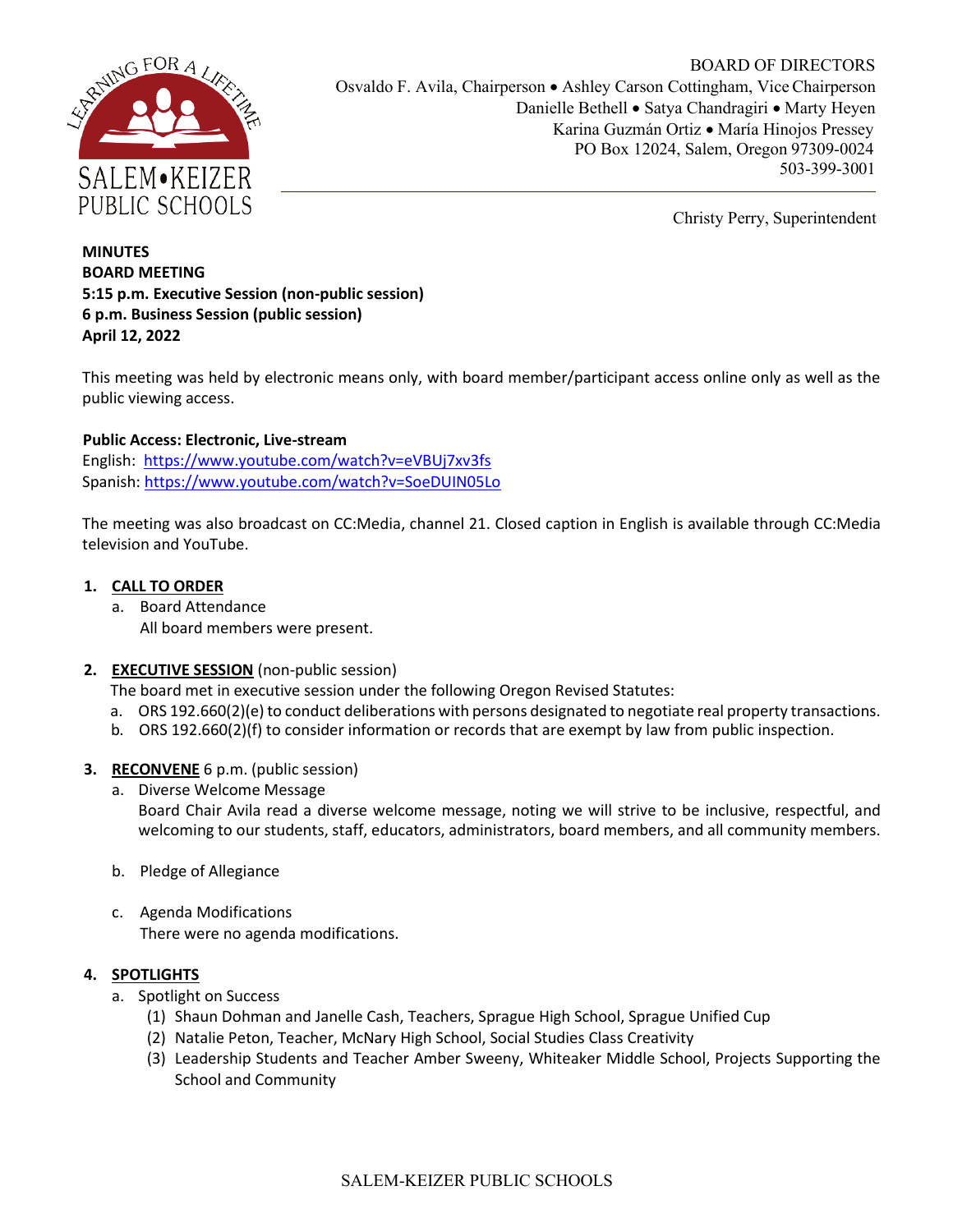## **5. REPORTS**

a. Superintendent's Report

Superintendent Perry introduced Tamra Goettsch, Marion County Director of Community Services, who provided information about child abuse prevention.

Superintendent Perry provided some information on the district's LGBTQ+ policy work, including what we know, research, what policy work has been done. Assistant Superintendent Udosenata then provided a quick update on response to fighting and physical aggression.

Student Advisor to the School Board Grace Caldwell reported on student community ambassador meetings and shared voices of students.

### **6. PUBLIC COMMENT**

The following people submitted written public comment, which the board received and which was posted to the district website: Heather Rutkowski, Rosanne Ricci, Colin Starr, Cameron Cole, Meredyth Goldberg Edelson, Kathleen Johnson, Sarah Rohrs, Kimberly Sekishy, Hannah Kendall, Lori C. Sperry Bates, Patrice and Michael Pollard, Brenda Rojas, Elise English, Kim Davis, Liane Chu, Pheobe J. May, Sarah Comerford, Jessica Larson, Dylan Corvidae, Heather Dorothy McNeal, Melissa Nordgren, Megan Hinzdel, Amy Lotspeich, Gaelen McAllister, Jay Gipson-King, Deborah Barber, Christi Miller, Chris Roberts, George B Hafemann III, Anna Mu, Shawna Herrera, Patti McConville, Lisa Ryan, Amanda Green, Chelsea M. Harris, Cierra LaBounty, Tim Hensley, Mike Slagle, Lillian Bergstedt, Linda Diana Warner, Kristen Adame, Devon Francis, Emily Deumling, Karen Louise Hensly, L. Morris, Laci Steed, Laurie Dougherty,Kris Bifulco, Jenny Maguire, Jesse Adame, Ashley Sparks, Chris Barber, Beth Freeborn, Gaby Gardiner, Lindsey Gill, Marlayne Madison, Robirda Lee

The board heard public comment from the following individuals on a variety of topics, including the Teacher Appreciation Week Proclamation, Child Abuse Prevention Proclamation, board governance policies regarding 2<sup>nd</sup> vice chair and in-person, LGBTQ+ policies, and other topics: Maricela Lagos Garcia, Olga Gonzales, Tyler Scialo-Lakeberg, Stephanie Hentze, Cassity Troutt, Julisa Rodriguez, Bryan Steed, Sandra (last name not provided), Nayeli Cruz, Levi Herrera-Lopez, Dr. Annie Snow, Mae (last name not provided), Bobbie Rogers, Alex B. (last name not provided), Santos Martinez, Isabela Gaupo, Roberto Garces Mendez, Angelique Prater, Marie Hernandez, Luis B. (last name not provided), Hannah Shooting Bear.

The following individuals signed up to provide public comment during the meeting but were not able to be heard within the designated timeframe, or they withdrew or did not call in to the meeting as anticipated: Vincente Olivas, Angela Hurtado Mendoza, Grecia Gomez, Dr. Marilyn Williams, Mayra Romero, Alondra S (last name not provided) Cindy R. (last name not provided), Yadira Juarez, Angie Ramirez, Jordan Grim, Alma Campos, Emma Robbins, Kristi Tomlin, Elizabeth Swan, Rachel Thorsett, Angela Plowhead, Andrew Hickey, Linda Farrington, Alejandro R. (last name not provided), Destin Call, Devin Doring, Gerald Turner, Colin Duane Stapleton, Marcia Richard, Oakley Fielder, Meghan Mowbray, Trish Davis, Mackenzie Mullins.

Chair Avila reminded those who were not able to be heard tonight they are welcome to email their comment to the board.

### **7. ACTION ITEMS**

a. Approve the Child Abuse Prevention Month Proclamation

Superintendent Perry commented on the proclamation, restating the district's commitment to child abuse prevention. Director Carson Cottingham read the proclamation.

Director Chandragiri moved and Director Heyen seconded to approve the Child Abuse Prevention Month proclamation. The motion passed unanimously.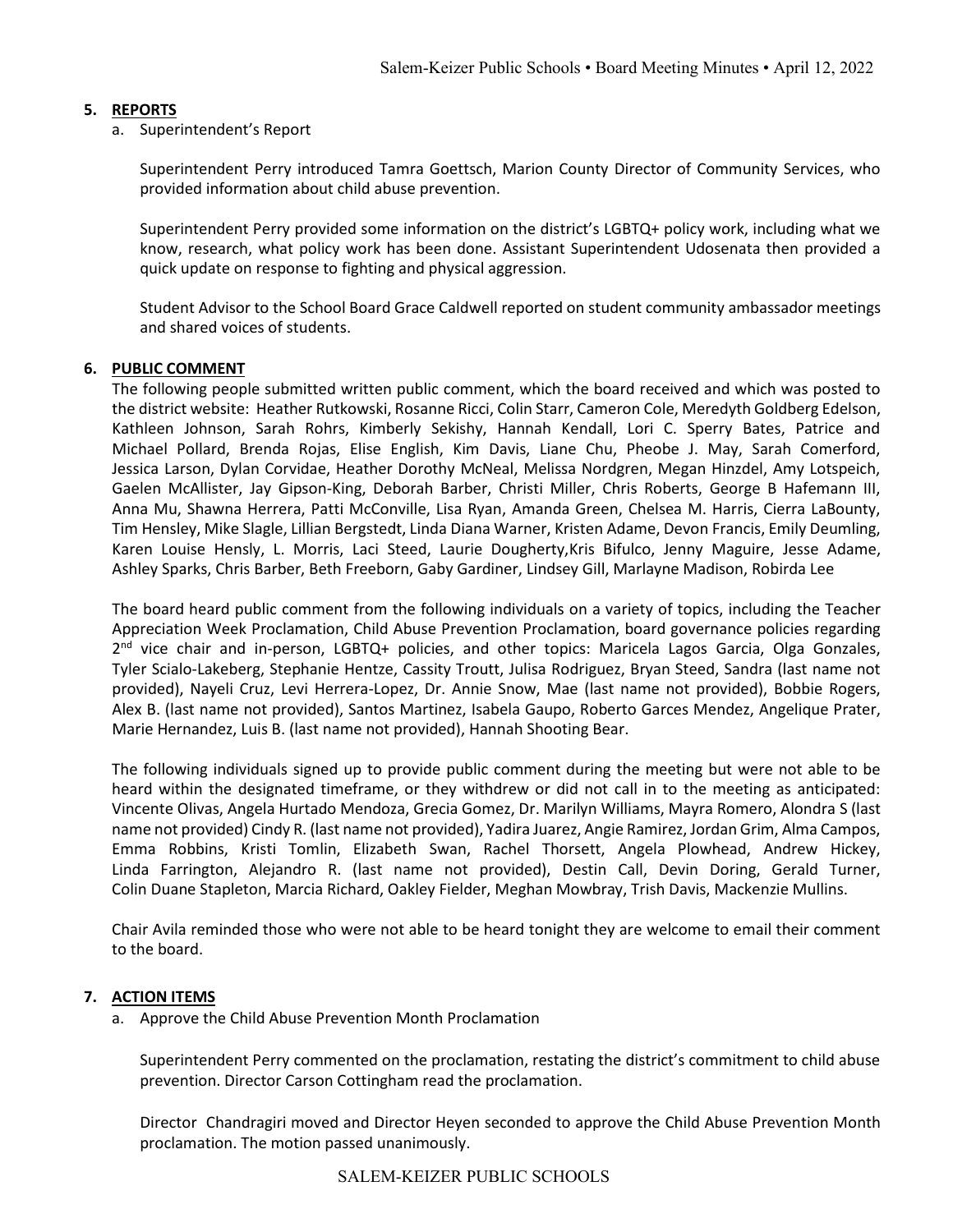b. Approve the Teacher Appreciation Week Proclamation

Superintendent Perry commented on the proclamation, stating huge appreciation for the district's educators and expressing thanks for the way teachers show up for student each and every day. She also thanked the member of the Coalition who provided such moving public comment about teachers. Director Hinojos Pressey read the proclamation.

Vice Chair Carson Cottingham moved and Director Chandragiri seconded to approve the proclamation. The motion passed unanimously. Board members expressed appreciation for teachers.

c. Adopt Resolution No. 202122-19: Request from the City of Salem to the Salem-Keizer District Taxing District

Superintendent Perry briefly reviewed the item. Chair Avila added comments regarding a meeting he and Vice Chair Carson Cottingham had with Scott Cantonwine regarding the agreement. Scott Cantonwine provided additional comment and thanked the board for their consideration.

Director Chandragiri moved and Vice Chair Carson Cottingham seconded to adopt Resolution No. 202122-19 – Request from the City of Salem to the Salem-Keizer District Taxing District. The motion passed unanimously.

d. Approve Revision of Board Governance Policies / Addition of 2<sup>nd</sup> Vice Chair to Board Leadership: BG-11 Board Operations, BG-9 Board Chair's Role, BG-10 Agenda Planning

Superintendent Perry introduced the item and turned it back to the board chair.

Director Guzmán Ortiz moved and Director Hinojos Pressey seconded to approve revision of Board Governance Policies (BGs) 11, 9, and 10, to add a  $2<sup>nd</sup>$  vice chair to board leadership. The motion passed four to three with Chair Avila, Vice Chair Carson Cottingham and Directors Hinojos Pressey and Guzman Ortiz approving, and Directors Heyen, Chandragiri, and Bethell opposing.

#### **8. CONSENT CALENDAR**

- a. Acceptance of Grants
- b. Approval of Personnel Actions
- c. Approval of Howard Street Charter School Contract

Director Heyen pulled Item 8.b. Director Heyen moved and Director Hinojos Pressey moved to accept the consent calendar, with the exception of item 8.b, which she pulled. The motion passed unanimously.

Director Heyen noted resignations and retirements for item 8.b. Board members commented and asked clarifying questions, which Superintendent Perry addressed. Director Heyen moved to accept item 8.b. The motion passed unanimously. Director Chandragiri noted that he seconded.

#### **9. READINGS**

a. Revision of Board Governance Policies / Return to In-Person Board Meetings Procedures: BG-11 Board Operations, BG-12 Role of the Budget Committee

Chair Avila reviewed the changes in policies and reasoning behind them. He reminded board members to submit questions to board leadership. Board members commented. This item will move forward to a future board meeting for action.